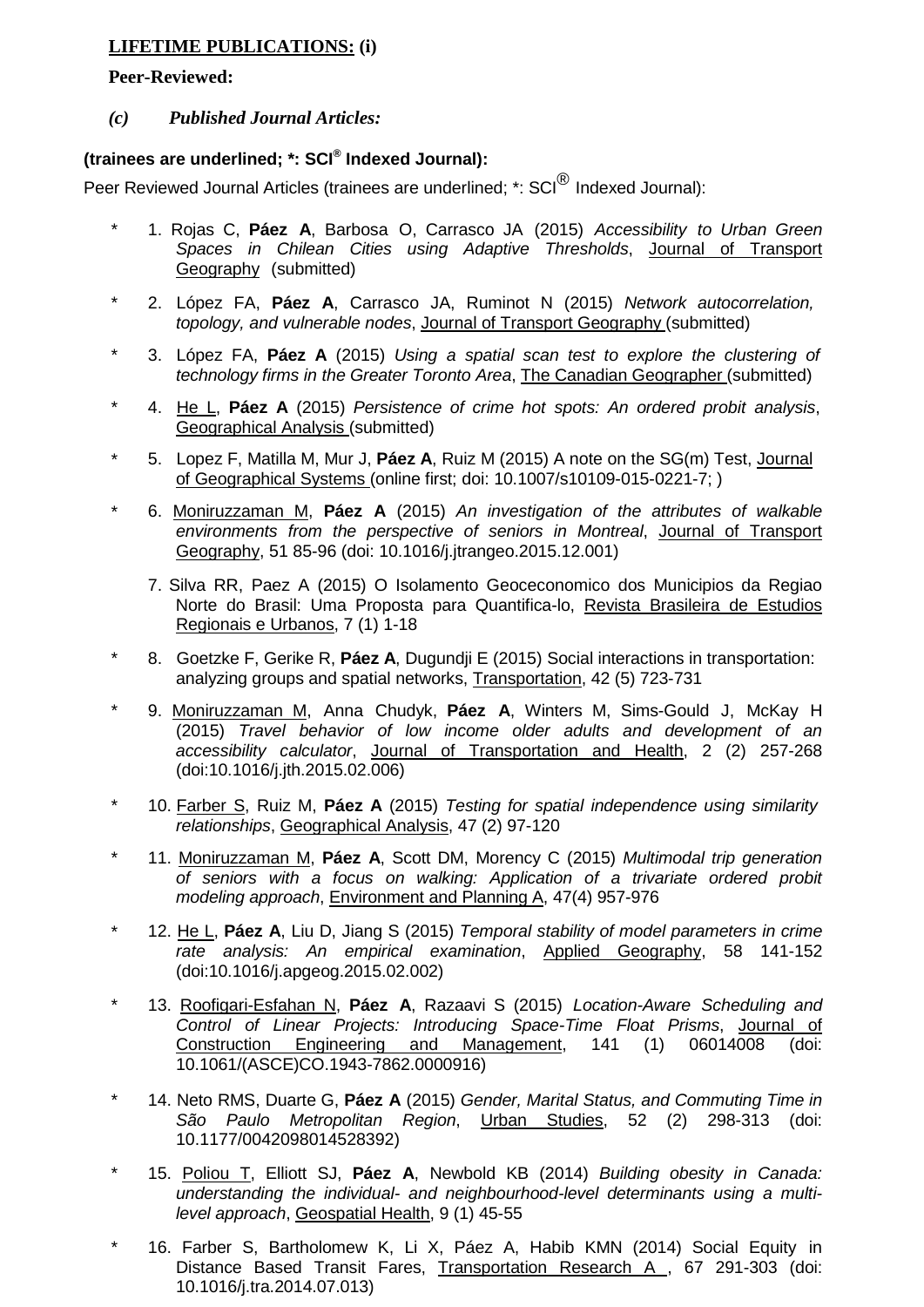- \* 17. Wheeler DC, **Páez A**, Spinney J, Waller LA (2014) *A Bayesian Approach to Hedonic Price Analysis*, Papers in Regional Science, 93 (3) 663-683 (doi:10.1111/pirs.12003)
- \* 18. Moniruzzaman M, **Páez A**, Morency C (2014) *Compliance Potential Mapping: A Tool to Assess Potential Contributions of Walking Towards Physical Activity Guidelines*, BMC Public Health, 14 (511)
- \* 19. Reyes MF, **Páez A**, Morency C (2014) *Walking Accessibility to Urban Parks by Children: A Case Study of Montreal*, Landscape and Urban Planning, 125 38-47 (doi:10.1016/j.landurbplan.2014.02.002)
- \* 20. **Páez A**, Moniruzzaman M, Bourbonnais PL, Morency C (2013) *Developing a webbased accessibility calculator prototype for the Greater Montreal Area*, Transportation Research A, 58 103-115 (doi: 10.1016/j.tra.2013.10.020)
- \* 21. Lavery T, **Páez A**, Kanaroglou PS (2013) Driving out of choices: An investigation of transport modality in a university sample, Transportation Research A, 57 37-46 (doi: 10.1016/j.tra.2013.09.010)
- \* 22. **Páez A**, Farber S, Mercado RG, Roorda M, Morency C (2013) *Jobs and the Single- Parent: An Analysis of Accessibility to Employment in Toronto*, Urban Geography, 34 (6) 815-842 (doi: 10.1080/02723638.2013.778600)
- \* 23. Le Gallo J, **Páez A** (2013) *Using synthetic variables in instrumental variable estimation of spatial series models*, Environment and Planning A, 45 (9) 2227 – 2242
- \* 24. **Páez A**, Esita J, Newbold KB, Heddle NM, Blake J (2013) *Exploring resource allocation and alternate clinic accessibility landscapes for improved blood donor turnout*, **Applied** Geography, 45 89-97<br>/http://dx.doi.org/10.1016/i.apgeog.2013.08.008
- [\(http://dx doi org/10 1016/j apgeog 2013 08 008\)](http://dx.doi.org/10.1016/j.apgeog.2013.08.008)) \* 25. **Páez <sup>A</sup>**, López FA, Ruiz M, Morency <sup>C</sup> (2013) *Developing an indicator of spatial fit for discrete choice models*, Transportation Research B, 56 217-233 [\(http://dx.doi.org/10.1016/j.trb.2013.08.009\)](http://dx.doi.org/10.1016/j.trb.2013.08.009))
- \* 26. Scott DM, Dugundji ER, **Páez A** (2013) *The Social Dimension of Activity, Travel and Location Choice Behavior*, Journal of Transport Geography, 31 212-215 [\(http://dx.doi.org/10.1016/j.jtrangeo.2013.06.009\)](http://dx.doi.org/10.1016/j.jtrangeo.2013.06.009))
- \* 27. Whalen K, **Páez A**, Carrasco JA (2013) *Mode choice of university students commuting to school and the role of active travel*, Journal of Transport Geography, 31 132–142 (doi: 10.1016/j.jtrangeo.2013.06.008)
- \* 28. Moniruzzaman M, **Páez A**, Habib KMN, Morency C (2013) *Mode use and trip length of seniors in Montreal*, Journal of Transport Geography, 30 89-99 (doi: 10.1016/j.jtrangeo.2013.03.007)
- \* 29. **Páez A** (2013) *Mapping Travelers' Attitudes: Does Space Matter?* Journal of Transport Geography, 26 117-125 (doi: 10.1016/j.jtrangeo.2012.09.002)
- \* 30. Moniruzzaman M, **Páez A** (2012) *A model-based approach to select case sites for conducting walkability audits*, Health and Place, 18 (6) 1323-1334 (doi: 10.1016/j.healthplace.2012.09.013)
- \* 31. **Páez A**, Farber S (2012) *Participation and desire: Leisure activities among Canadian adults with disabilities*, Transportation, 39 (6) 1055-1078 (doi: 10.1007/s11116-012- 9385-x)
- \* 32. **Páez A**, Scott DM, Morency C (2012) *Measuring accessibility: Positive and normative aspects of various accessibility indicators***,** Journal of Transport Geography.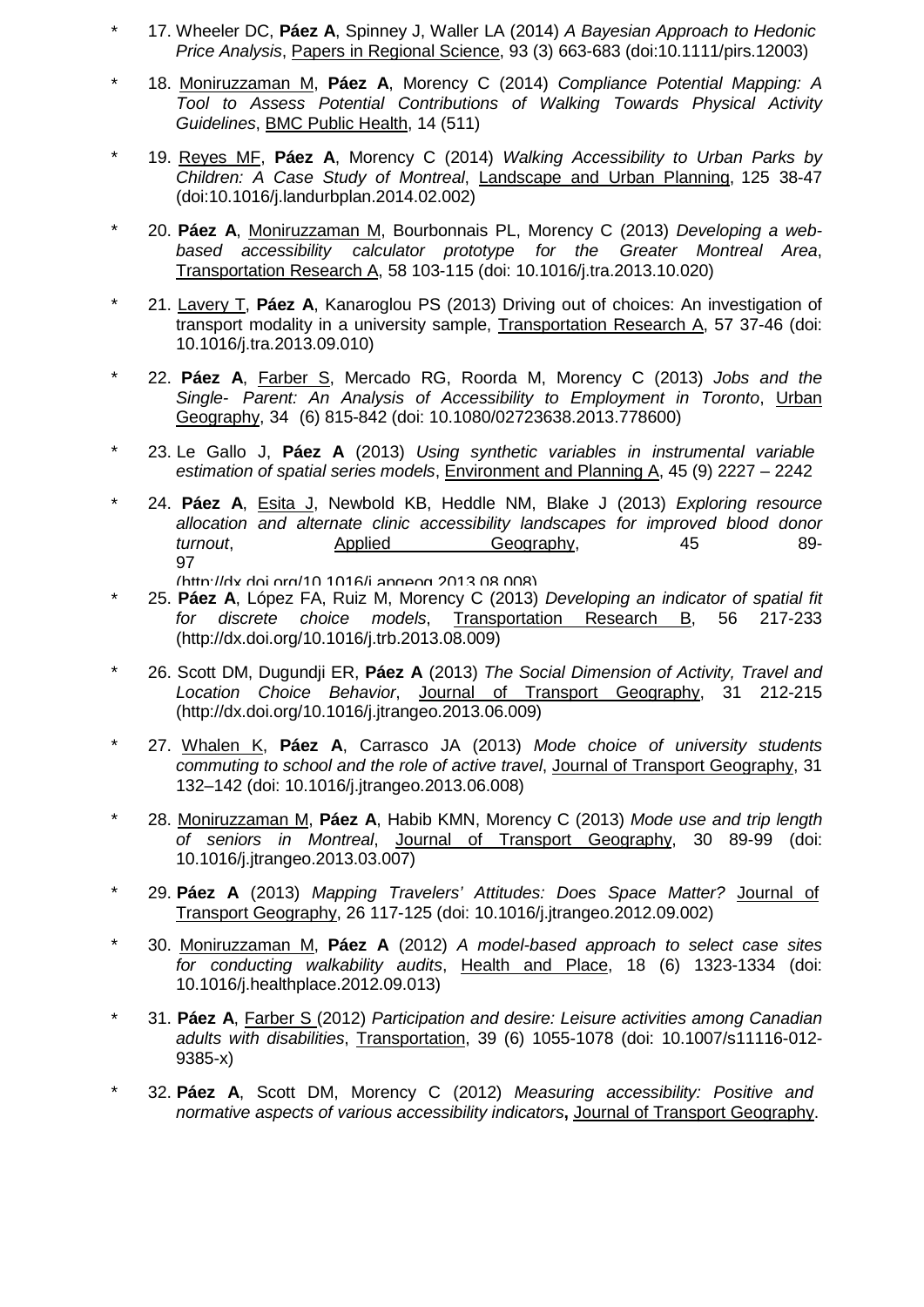25 141-153 (doi: 10.1016/j.jtrangeo.2012.03.016)

- \* 33. **Páez A**, Trépanier M, Morency C (2012) *Modeling isoexposure to transit users for market potential analysis*, Transportation Research A, 46 (10) 1517-1527 (doi: 10.1016/j.tra.2012.07.004)
- \* 34. Moniruzzaman M, **Páez A** (2012) *Accessibility to Transit, by Transit, and Mode Share: Application of a Logistic Model with Spatial Filters,* Journal of Transport Geography, 24 198-205 (doi: 10.1016/j.jtrangeo.2012.02.006)
- \* 35. Scott DM, Dam I, **Páez A,** Wilton R (2012) *Investigating the effects of social influence on the choice to telework*, Environment and Planning A, 44 (5) 1016-1031 (doi: 10.1068/a43223)
- \* 36. Dugundji ER, Scott DM, Carrasco JA, **Páez A** (2012) *Urban mobility and socialspatial contact*, Environment and Planning A, 44 (5) 1011-1015 (doi:10.1068/a45183)
- \* 37. Mejia-Dorantes L, **Páez A**, Vasallo JM (2012) *Transportation infrastructure impacts on firm location: The effect of a new metro line in the suburbs of Madrid*, Journal of Transport Geography, 22 236-250 (doi:10.1016/j.jtrangeo.2011.09.006)
- \* 38. Whalen K, **Páez A**, Bhat CR, Moniruzzaman M, Paleti R (2012) *T-communities and sense of community in a university town: Evidence from a student sample using a spatial ordered-response model*, Urban Studies, 49 (6) 1357-1376 (doi:10.1177/0042098011411942)
- \* 39. Mercado RG, **Páez A**, Farber S, Roorda M, Morency C (2012) *Explaining transport mode use of low-income persons for journey to work in urban areas: A case study in Ontario and Quebec*, Transportmetrica, 8 (3) 157-180 (doi: 10.1080/18128602.2010.53941)
- \* 40. Barufi AM, Haddad E, **Páez A** (2012) *Infant Mortality in Brazil, 1980-2000: A spatial panel data analysis*, BMC Public Health, 12 (181) (doi:10.1186/1471-2458-12-181)
- \* 41. Farber S, **Páez A**, Morency C (2012) *Activity Spaces and the Measurement of Exposure and Clustering: A Case Study of Linguistic Groups in Montreal*, Environment and Planning A, 44 (2) 315-332 (doi:10.1068/a44203)
- \* 42. Ruiz M, López F, **Páez A** (2012) *Comparison of Thematic Maps based on Symbolic Entropy*, International Journal of Geographical Information Science, 26 (3) 413-439 (doi:10.1080/13658816.2011.586327)
- \* 43. Cimaroli K, **Páez A**, Newbold KB, Heddle NM (2012) *Individual and contextual determinants of blood donation frequency with a focus on clinic accessibility: A case study of Toronto, Canada*, Health and Place, 18 (2) 424-433 (doi: 10.1016/j.healthplace.2011.12.005)
- \* 44. Drackley A, Newbold KB, **Páez A**, Heddle NM (2012) *Forecasting Ontario's Blood Supply and Demand*, Transfusion, 52 (2) 366-374 (doi: 10.1111/j.1537- 2995.2011.03280.x)
- \* 45. **Páez A**, Ruiz M, López F, Logan JR (2012) *Measuring Ethnic Clustering and Exposure with the Q statistic: An Exploratory Analysis of Irish, Germans, and Yankees in 1880 Newark*, Annals of the Association of American Geographers, 102 (1) 84-102 (doi: 10.1080/00045608.2011.620502)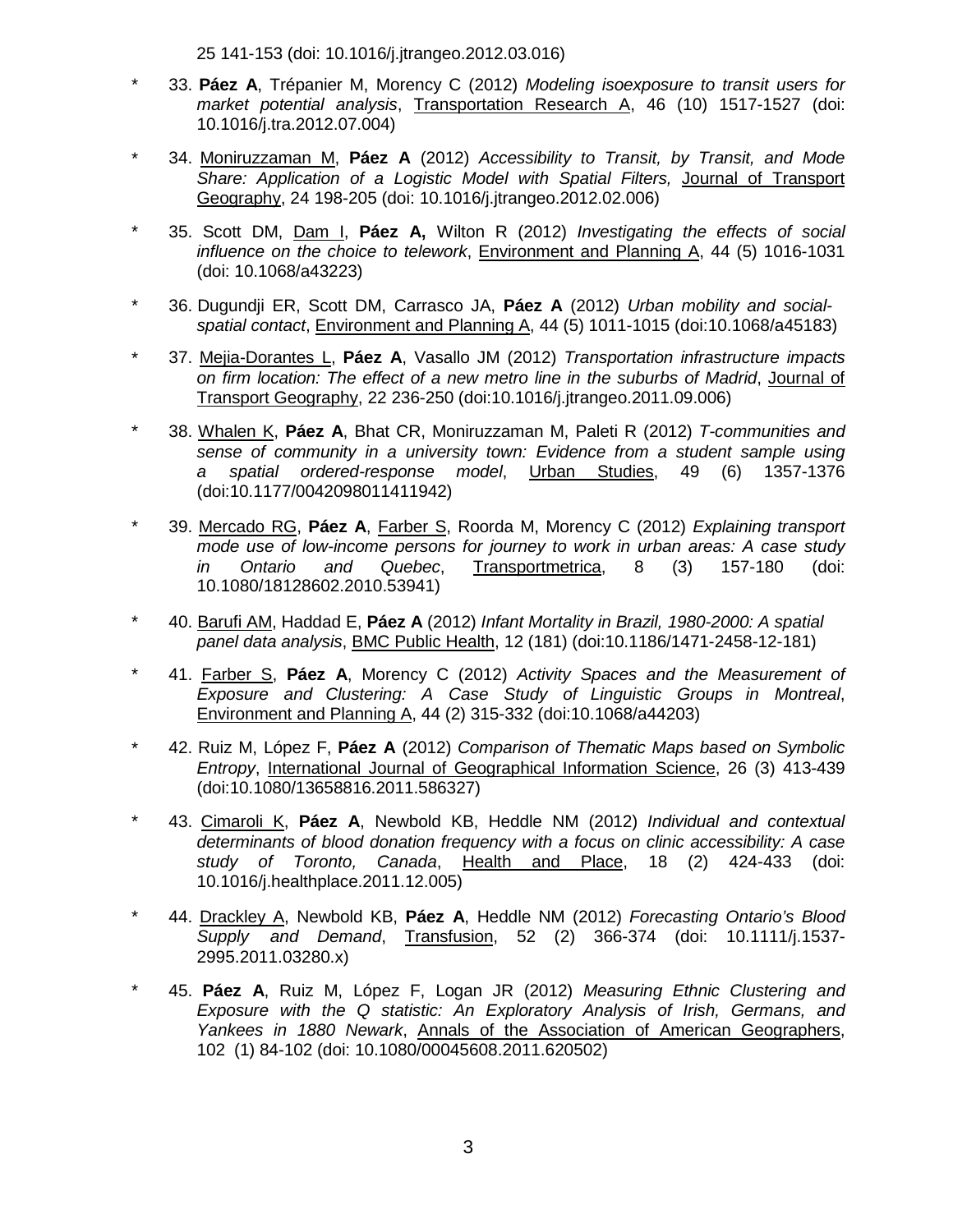- 46. López F, **Páez A** (2011) *Distribution-free inference for* Q(m) *based on permutational bootstrapping: An application to the spatial co-location pattern of firms in Madrid*, Estadística Española, 53 (177) 299-320
- \* 47. Mejia Dorantes L, **Páez A**, Vasallo JM (2011) *Analysis of house prices to assess the economic impacts of new public transport infrastructure: Madrid Metro Line 12*, Transportation Research Record, 2245 131-139
- \* 48. **Páez A**, Farber S, Wheeler D (2011) *A simulation-based study of geographically weighted regression as a method for investigating spatially varying relationships***,** Environment and Planning A, 43 (12) 2992-3010
- \* 49. Schettini D, Azzoni CR, **Páez A** (2011) *Neighborhood and Efficiency in Manufacturing in Brazilian Regions: a Spatial Markov Chain Analysis*, International Regional Science Review, 34 (4) 397-418 (doi: 10.1177/016001761140314)
- \* 50. **Páez A**, Trépanier M, Morency C (2011) *Geodemographic analysis and the identification of potential business partnerships based on transit smart cards*, Transportation Research A-Policy and Practice, 45 (7) 640-652 (doi: 10.1016/j.tra.2011.04.002)
- \* 51. Farber S, **Páez A** (2011) *Running to stay in place: the time-use implications of automobile oriented land-use and travel*, Journal of Transport Geography, 19 (4) 782- 793 (doi:10.1016/j.jtrangeo.2010.09.00)
- \* 52. Wilton R, **Páez A**, Scott DM (2011) *Why do you care what other people think? A qualitative investigation of social contact and telecommuting*, Transportation Research A, 45 (4) 269-282 (doi: 10.1016/j.tra.2011.01.002)
- \* 53. Dugundji ER, **Páez A**, Arentze TA, Walker JL (2011) *Transportation and social interactions*, Transportation Research A, 45 (4) 239- 247<br>Idni:10 1016/i tra 2011 01 001)
- (doi:10 1016/j tra 2011 01 001) \* 54. Farber S, **Páez <sup>A</sup>**, Mercado RG, Roorda M, Morency <sup>C</sup> (2011) *<sup>A</sup> time-use investigation of shopping participation in three Canadian cities: Is there evidence of social exclusion?* Transportation, 38 (1) 17-44 (doi: 10.1007/s11116-010-9282-0)
- \* 55. Morency C, **Páez A**, Roorda M, Mercado RG, Farber S (2011) *Distance Traveled in Three Canadian Cities: Spatial Analysis from the Perspective of Vulnerable Population Segments*, Journal of Transport Geography, 19 (1) 39-50 (doi:10.1016/j.jtrangeo.2009.09.013)
- \* 56. **Páez A** , Mercado RG, Farber S, Morency C, Roorda M (2010) *Accessibility to health care facilities in Montreal Island: An application of relative accessibility indicators from the perspective of senior and non-senior residents*, International Journal of Health Geographics, 9 (51)
- \* 57. Farber S, **Páez A** (2010) *Employment status and commute distance of Canadians with disabilities*, Transportation, 37 (6) 931-952 (doi:10.1007/s11116-010-9268-y)
- \* 58. Ruiz M, López F, **Páez A** (2010) *Testing for Spatial Association of Qualitative Data Using Symbolic Dynamics*, Journal of Geographical Systems, 12 (3) 281-309 (doi:10.1007/s10109-009-0100-1)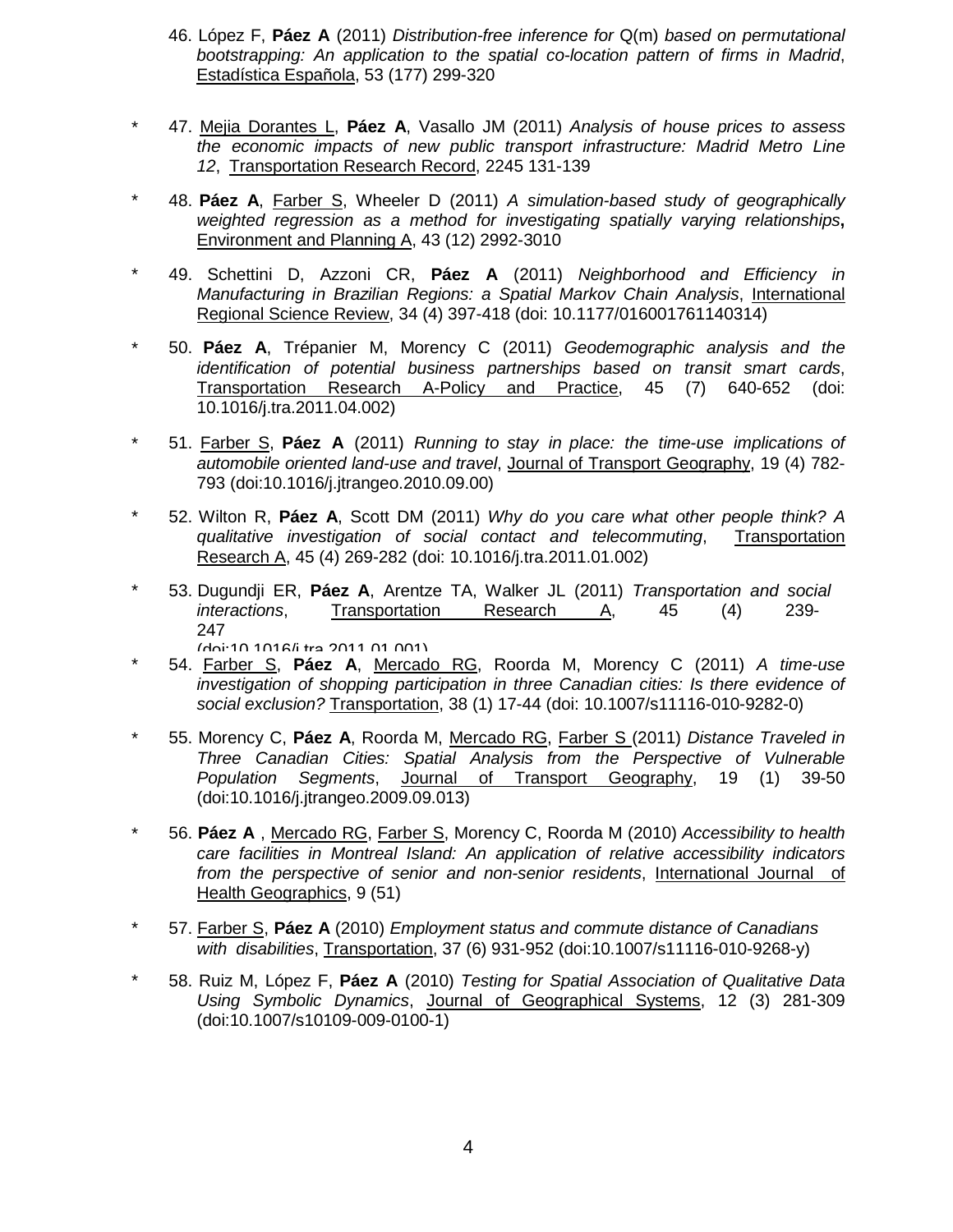- \* 59. Mercado RG, **Páez A**, Newbold KB (2010) *Transport Policy and the Provision of Mobility Options in an Aging Society: A Case Study of Ontario, Canada*, Journal of Transport Geography, 18 (5) 649-661 (doi:10.1016/j.jtrangeo.2010.03.017)
- \* 60. Schwanen T, **Páez A** (2010) *The mobility of older people – an introduction*, Journal of Transport Geography, 18 (5) 591-595 (doi:10.1016/j.jtrangeo.2010.06.001)
- \* 61. **Páez A**, Whalen K (2010) *Enjoyment of commute: A comparison of different modes*, Transportation Research A-Policy and Practice, 44 (7) 537-549
- **\*** 62. **Páez A**, Mercado RG, Farber S, Morency C, Roorda M (2010) *Relative accessibility deprivation indicators for urban settings: Definitions and application to food deserts in Montreal*, Urban Studies, 47 (7) 1415-1438 (doi:10.1177/0042098009353626)
- \* 63. Roorda M, **Páez A**, Morency C, Mercado RG, Farber S (2010) *Trip Generation of Vulnerable Populations in Three Canadian Cities: A Spatial Ordered Probit Approach*, Transportation, 37 (3) 525-548 (doi:10.1007/s11116-010-9263-3)
- \* 64. Farber S, **Páez A** (2010) *Spatial Analysis in Canada: Introduction*, The Canadian Geographer, 54 (1) 1-3
- \* 65. Ribeiro A, Antunes A, **Páez A** (2010) *Road accessibility and economic development: Empirical evidence from Portugal based on spatial econometric models*, Journal of Transport Geography, 18 (1) 125-132 (doi:10.1016/j.jtrangeo.2009.03.002)
- \* 66. **Páez A** (2009) *Recent research in spatial real estate analysis*, Journal of Geographical Systems, 11 (4) 311-316 (doi: 10.1007/s10109-009-0103-y)
- \* 67. Montero JM, Larraz B, **Páez A** (2009) *Estimating Commercial Property Values: An Application of Cokriging with Housing Prices as Ancillary Information*, Journal of Geographical Systems, 11 (4) 407-425 (doi:10.1007/s10109-009-0095-7)
- \* 68. Saberton PJ, **Páez A**, Newbold KB, Heddle NM (2009) *Geographical variations in the correlates of blood donor turnout rates: An investigation of Canadian metropolitan areas*, International Journal of Health Geographics, 8 (56) (doi:10.1186/1476-072X-8-56)
- \* 69. **Páez A** (2009) *Spatial analysis of economic systems and land use change*, Papers in Regional Science, 88 (2) 251-258
- \* 70. Maoh HF, Kanaroglou PS, Scott DM, **Páez A**, Newbold KB (2009) *IMPACT: An integrated GIS-based model for simulating the consequences of demographic change and population aging on transportation*, Computers, Environment, and Urban Systems 33(3) 200-210
- \* 71. Farber S, **Páez A** (2009) *My car, my friends, and me: A preliminary analysis of automobility and social activities*, Journal of Transport Geography, 17 (3) 216-225 (doi:10.1016/j.jtrangeo.2008.07.008)
- \* 72. Kanaroglou P, Maoh HF, Newbold KB, Scott, DM, **Páez A** (2009) *A demographic model for small area population projections: an application to the Census Metropolitan Area (CMA) of Hamilton in Ontario, Canada*, Environment and Planning A, 41 (4) 964-979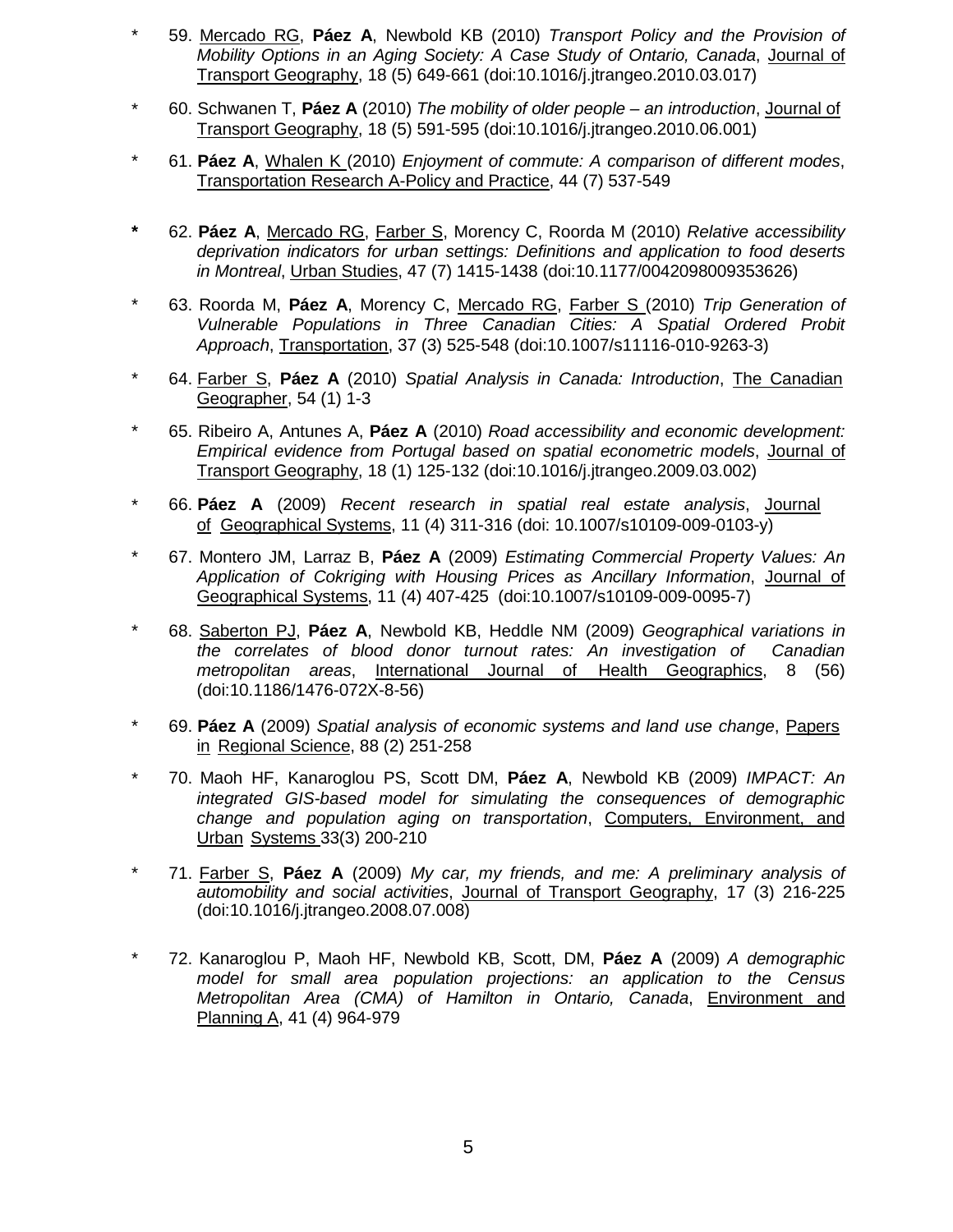- \* 73. Farber S, **Páez A**, Volz E (2009) *Topology and dependency tests in spatial and network autoregressive models*, Geographical Analysis 41 (2) 158-180
- \* 74. Scott DM, Newbold KB, Spinney JEL, Mercado RG, **Páez A**, Kanaroglou PS (2009) *New Insights into Senior Travel Behavior: The Canadian Experience*, Growth and Change, 40 (1) 140-168
- \* 75. Mercado RG, **Páez A** (2009*) Determinants of Distance Traveled with a Focus on the Elderly: A Multilevel Analysis in the Hamilton CMA, Canada*, Journal of Transport Geography, 17 (1) 65-76 (doi: 10.1016/j.jtrangeo.2008.04.012)
- \* 76. Kanaroglou P, Mercado R, Maoh HF, **Páez A**, Scott, DM, Newbold KB (2008) *A Policy Simulation Framework for Analyzing Elderly Mobility Issues with Application Using the IMPACT Decision Support System*, Transportation Research Record, 2078

62-71

- **\*** 77. Dugundji E, **Páez A**, Arentze T (2008) *Social Networks, Choices, Mobility and Travel*, Environment and Planning B, 35 (6) 956-960
- **\*** 78. **Páez A**, Scott DM, Volz E (2008) *A discrete choice approach to modeling social influence on individual decision making*, Environment and Planning B, 35 (6) 1055- 1069
- **\*** 79. **Páez A**, Scott DM, Volz E (2008) *Weight matrices for social influence analysis: An investigation of measurement errors and their effect on model identification and estimation quality*, Social Networks 30 (4) 309-317 (doi:10.1016/j.socnet.2008.05.001)
- **\*** 80. **Páez A**, Long F, Farber S (2008) *Moving Window Approaches for Hedonic Price Estimation: An Empirical Comparison of Modeling Techniques*, Urban Studies 45 (8) 1565-1581
	- 81. Mercado R, **Páez A**, Scott, DM, Kanaroglou P, Newbold KB (2007) *Transport Policy in Aging Societies: An International Comparison and Implications for Canada*, The Open Transportation Journal 1 (1) 371-396
- \* 82. Farber S, **Páez A** (2007) *A Systematic Investigation of Cross-Validation in GWR Model Estimation: Empirical Analysis and Monte Carlo Simulations*, Journal of Geographical System, 9 (4) 1-26
- **\*** 83. **Páez A**, Scott DM (2007) *Social influence on travel behavior: a simulation example of the decision to telecommute*, Environment and Planning A, 39 (3) 647-665
- **\*** 84. **Páez <sup>A</sup>** (2007) *Spatial Perspectives on Urban Systems: Developments and Directions*, Journal of Geographical Systems, 9 (1) 1-6
- **\*** 85. **Páez A**, Scott DM, Potoglou D, Kanaroglou PS, Newbold KB (2007) *Elderly Mobility: Demographic and Spatial Analysis of Trip Making in the Hamilton CMA*, Urban Studies 44 (1) 123-146
- \* 86. Vichiensan V, **Páez A**, Kawai K, Miyamoto K (2006) *Non-Stationary Spatial Interpolation Method for Urban Model Development*, Transportation Research Record (1977) 103-111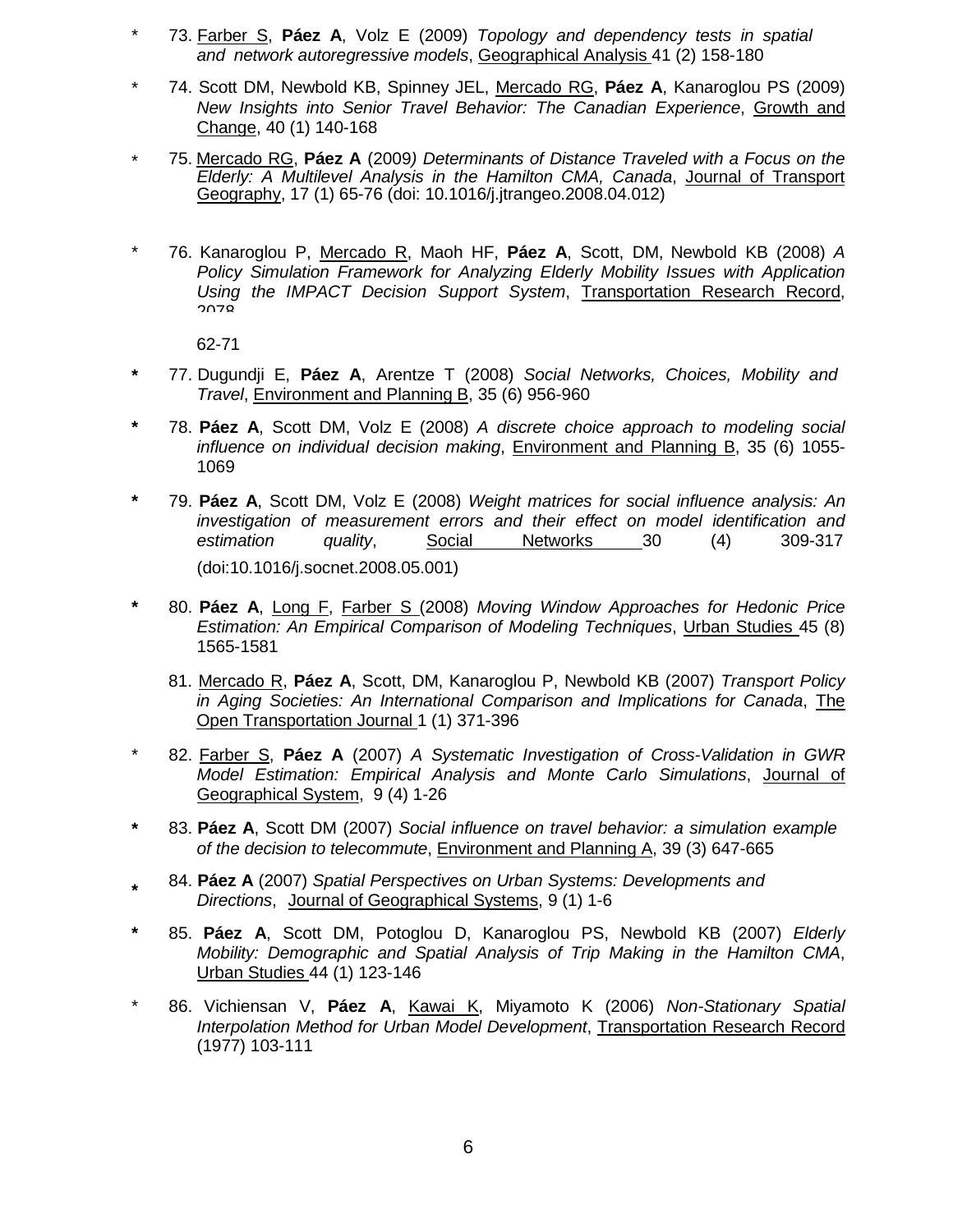- **\*** 87. **Páez A** (2006) *Exploring contextual variations in land use and transport analysis using a probit model with geographical weights*, Journal of Transport Geography 14 (3) 167-176
- \* 88. Newbold KB, Scott, DM, Spinney J, Kanaroglou P, **Páez A** (2005) *Travel Behavior within Canada's Elderly Population: A Cohort Analysis*, Journal of Transport Geography, 13 (4) 340-351
	- 89. Mercado RG, **Páez A** (2005) *Context and Prospects for Integrated Urban Models for Metropolitan Policy Analysis and Planning in Developing Countries: The Case of Metro Manila*, Journal of the Eastern Asia Society for Transportation Studies, 6 (270) 3744-3759
- **\*** 90. **Páez A** (2005) *Local Analysis of Spatial Relationships: A Comparison of GWR and the Expansion Method*, Lecture Notes in Computer Science, 3482, pp. 162-172 (doi: 10.1007/11424857\_18)
- \* 91. Miyamoto K, Vichiensan V, Shimomura N, **Páez A** (2004) *Discrete Choice Model with Structuralized Spatial Effects for Location Analysis*, Transportation Research Record, Travel Demand and Land Use (1898) 183-190

92. **Páez A**, Scott DM (2004) *Spatial Statistics for Urban Analysis: A Review of Techniques with Examples*, GeoJournal 61 (1) 53-67

- **\*** 93. **Páez A** (2004) *Network Accessibility and the Spatial Distribution of Economic Activity in Eastern Asia*, Urban Studies 41 (11) 2211-2230
- **\*** 94. **Páez A** (2004) *Anisotropic variance functions in geographically weighted regression models*, Geographical Analysis 36 (4) 299-314
	- 95. **Páez A**, Black J, Suthanaya P (2003) *A Spatial Analysis of Zonal Journey-to-Work Preference Functions in Sydney, 1961-1996*, Journal of the Eastern Asia Society for Transportation Studies, 5, pp. 2743-2758
- \* 96. Black J, **Páez A**, Suthanaya P, (2002), *Sustainable Urban Transportation: Performance Indicators and Some Analytical Approaches*, ASCE Journal of Urban Planning and Development, 128 (4) 184-209
- **\*** 97. **Páez A**, Uchida T, Miyamoto K (2002) *A general framework for estimation and inference of geographically weighted regression models: 2. Spatial association and model specification tests*, Environment and Planning A, 34 (5) 883-904
- **\*** 98. **Páez A**, Uchida T, Miyamoto K (2002) *A general framework for estimation and inference of geographically weighted regression models: 1. Location-specific kernel bandwidths and a test for locational heterogeneity*, Environment and Planning A, 34 (4) 733-754
	- 99. **Páez A**, Suzuki J (2001) *Transportation Impacts on Land Use Change: an Assessment Considering Neighborhood Effects*, Journal of the Eastern Asia Society for Transportation Studies, 4 (6) 47-59
	- 100. **Páez A**, Miyamoto K, Yamada E, Kitazume K (2001) *Transportation Network and Accessibility Analysis in Eastern Asia based on a Geographical Information System*, Journal of the Eastern Asia Society for Transportation Studies, 4 (6) 211-225